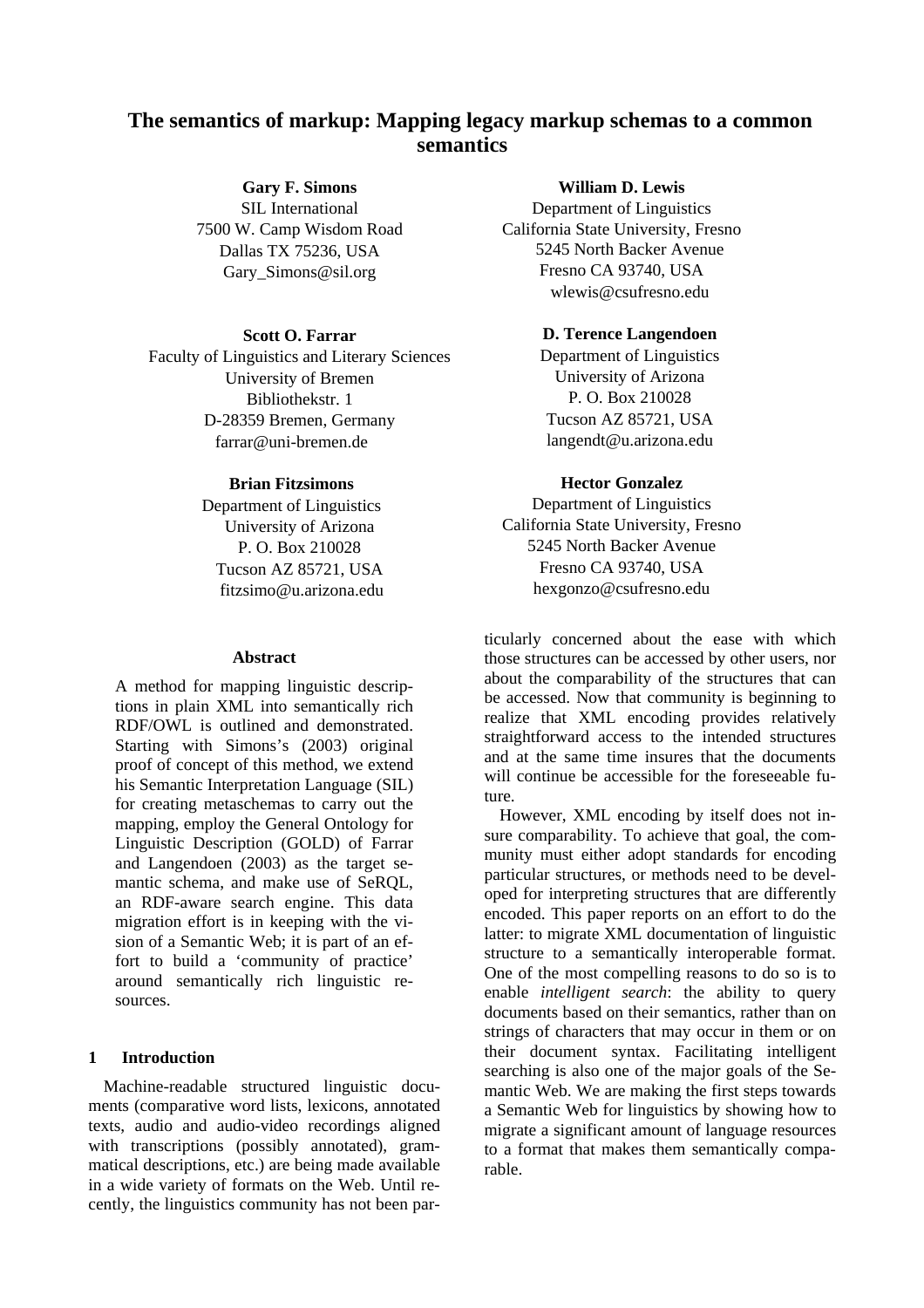### **2 Background**

The work reported in this paper was carried out as part of the Electronic Metastructure for Endangered Language Data (EMELD) project [\[emeld.org\]](http://emeld.org/) (NSF grant 0094934) and the Data-Driven Linguistic Ontology project (NSF grant 0411348). One of the objectives of the EMELD project is the "formulation and promulgation of best practice in linguistic markup of texts and lexicon." Underlying this objective is the goal of ensuring that the digital language documentation produced by linguists will be truly portable in the sense of Bird and Simons (2003): that it will transcend computer environments, scholarly communities, domains of application, and the passage of time. The project was undertaken on the basis of the following principles:

- 1. XML markup provides the best format for the interchange and archiving of endangered language description and documentation.
- 2. No single schema or set of schemas for XML markup can be imposed on all language resources.
- 3. The resources must nevertheless be comparable for searching, drawing inferences, etc.

Simons (2003) points out the conflict between the second and third principles, and describes the following set of actions for reconciling them.

- 1. Develop a community consensus on shared ontologies of linguistic concepts that can serve as the basis for interoperation.
- 2. Define the semantics of any particular markup schema by mapping its elements and attributes to the concepts in the shared ontology that they represent.
- 3. Map each individual language resource onto its (partial) semantic interpretation by applying the mapping of its markup schema.
- 4. Perform queries and other knowledge-based operations across resources over these semantic interpretations rather than the original XML documents.

The EMELD project has already begun work on the first of these action items, the creation of a sharable ontology for language documentation and description, a General Ontology for Linguistic Description (GOLD) [[emeld.org/gold\]](http://emeld.org/gold) (Farrar and Langendoen, 2003), which is intended to be grounded in a suitable upper ontology such as SUMO (Niles and Pease, 2001) or DOLCE (Masolo et al., 2002). GOLD is itself being written in OWL, the Ontology Web Language (McGuinness and van Harmelen, 2004), for use in Semantic Web applications. Simons (2003, 2004) also provides a 'proof of concept' for an implementation of the remaining three action items as follows.

- 1. Beginning with three dictionaries that used similar but distinct markup based on the Text Encoding Initiative (TEI) guidelines (Sperberg-McQueen and Burnard, 2002), Simons created mappings from their different markup schemas to a common semantics as defined by an RDF Schema (Brickley and Guha, 2004). Such a semantic schema provides a "formal definition ... of the concepts in a particular domain, including types of resources that exist, the properties that can relate pairs of resources, and the properties that can describe a single resource in terms of literal values" (Simons, 2004). This mapping he called a *metaschema*, a formal definition of how the elements and attributes of a markup schema are to be interpreted in terms of the concepts of the semantic schema. He called the 'language' for writing metaschemas (defined via an XML DTD) a Semantic Interpretation Language (SIL).
- 2. Simons performed the semantic interpretation operation in a two-step process using XSLT, first to create an interpreter for a particular metaschema and then to apply it against a source document to yield the RDF document (repository) that is its semantic interpretation.
- 3. Simons then loaded the RDF repositories into a Prolog system to create a merged database of RDF triples and used Prolog's inference engine to query the semantic interpretations.

Simons (2003) describes this implementation as providing a *semantics of markup*, rather than as devising yet another markup language for semantics. As such, it is in the spirit of efforts such as Sperberg-McQueen et al. (2000), who define the meaning of markup as the set of inferences licensed by it. However, their model does not provide for the general comparison of documents. It is also in the spirit of the proposal for a Linguistic Annotation Framework (LAF) under development by Working Group 1-1 of ISO TC 37 SC 4 [\[www.tc37sc4.org](http://www.tc37sc4.org/)] (Ide and Romary, 2003; Ide, Romary and de la Clergerie, 2003), but differs from it in some significant ways. For example, our strategy does not require that the source annotations be mapped to an XML 'pivot format'. On the other hand, the LAF does not require that the source annotations be in XML to begin with. The 'data categories' of the LAF correspond to the concepts in GOLD; however the "creation of an ontology of annotation classes and types" is not yet part of the LAF (Ide, Romary and de la Clergerie 2003). Moreover, the LAF data model is confined to feature structures, whereas GOLD plans to offer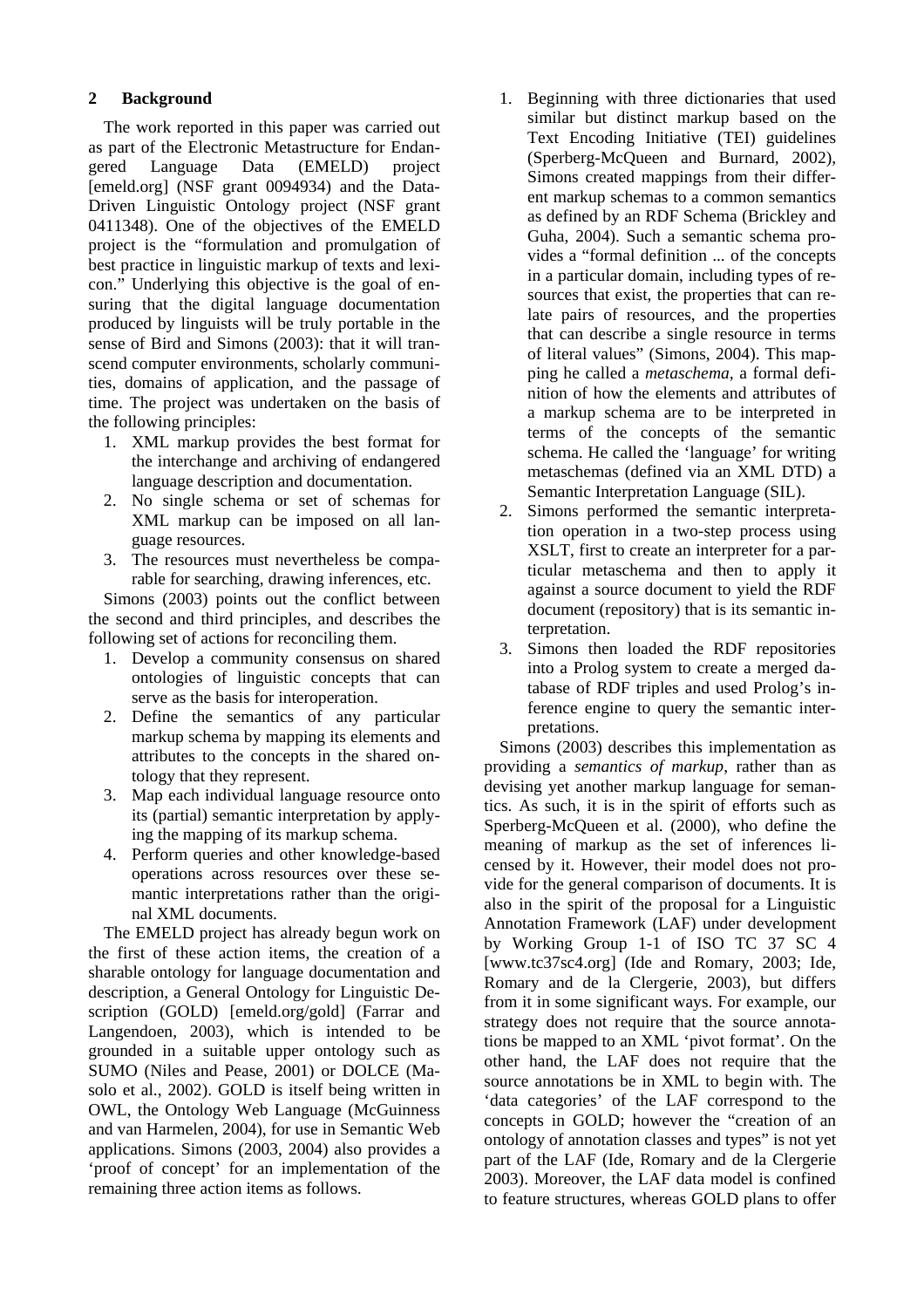feature structures as one of several data structuring alternatives. Finally, through its connection with an upper ontology, GOLD will also be related to the 'rest of the world', whereas the LAF ontology is apparently intended for linguistic structure only.

### <span id="page-2-0"></span>**3 Goals of this paper**

In this paper we extend Simons' proof of concept for the use of metaschemas in the following ways.

- 1. GOLD itself is used as the semantic schema.
- 2. SIL is extended to include the ability to map the content of designated elements and attributes in source documents to the semantic schema, not just the markup itself.
- 3. We devise metaschemas for lexicons that use distinct XML markup schemas: one of the lexicons that Simons (2003) originally used, for Sikaiana (Solomon Islands) with about 3000 entries; a Hopi (Arizona) dictionary with about 30,000 entries, for which Kenneth Hill's original encoding using a proprietary and no longer supported database program was converted to XML by Lewis and Gonzalez; and a Potawatomi (Great Lakes region, US and Canada) lexicon being created by Laura Buszard-Welcher using the EMELD FIELD tool.
- <span id="page-2-1"></span>4. The Prolog query engine is replaced by SeRQL, an SQL-like query language for Sesame, an RDF database program (Broekstra, Kampman and van Harmelen 2002; *User Guide for Sesame* 2004). It is our intention to couple Sesame with an inference engine that reads OWL documents, such as Racer (Haarslev and Moller 2001).

In carrying out the migration of such language resources to the Semantic Web, we are guided by the principle of preserving the original analyses as much as possible. At the same time, since the migrated resources are to be rendered mutually interoperable and transparent to the tools that are designed to work over them, the migration process has the potential to greatly increase the precision of the original analyses, to reveal inconsistencies in them, and ultimately to result in enriched resources. For example, the comparison of two descriptions of the same language that has been made possible by migration could reveal errors in one or the other. Similarly, a single resource could be checked for consistency with accumulated linguistic knowledge represented in an ontology. The migration process thus provides two sources of new knowledge. First is the knowledge brought in from the document interpretation process itself, i.e. by the linguist, not necessarily the one who performed the original analysis. Second when the migrated

documents are added to the knowledge base, new inferences can be automatically generated based on the general knowledge of linguistics captured in the ontology. The type of new knowledge generated is however constrained, for example, by the type of search to be done over the resulting knowledge base (see section [6\)](#page-5-0).

However the migration process can also skew or misinterpret the intentions underlying the original documentation. To minimize this risk, the migration tools should be as non-intrusive as possible. Even so, some steps are necessary to add structure where structure is lacking in the original XML documentation and to interpret the meaning of the original elements where their meanings are undefined or unclear. For the ontology the implication is that theory-laden concepts either should be avoided or less encumbered alternatives should be made available.

# **4 GOLD**

An important guiding principle used in the construction of GOLD is to distinguish between those concepts that represent the content of linguistic data and those that pertain to the structuring of those data (cf. Ide and Romary 2003 who also distinguish between data content and data structure). A particular entry in a lexicon, for example, is a data structure used to organize lexical data in a particular fashion. Entries usually contain actual data instances, e.g., the Hopi word *nahalayvi'yma* or its phonological properties. The process of data migration is made much easier if a separation between data and data structure is upheld in the semantic schema.

## **4.1 Data content**

Linguistic data content includes linguistic expressions, the physical manifestations of language, also known as 'morphs', or simply 'forms', which may be written, spoken or signed. In GOLD, written linguistic expressions are represented as ORTHOGRAPHICEXPRESSION with the subclasses ORTHOGRAPHICPART, ORTHOGRAPHICWORD, and ORTHOGRAPHICSENTENCE. These are defined as special types of strings. In order to analyze linguistic data further, abstract counterparts of linguistic expressions are proposed called LINGUISTICUNIT. The abstract units are the main objects of interest in formal linguistics. In some theories, the various subclasses of LINGUISTICUNIT correspond to 'morphemes', 'constituents', or 'constructions'. No assumptions are made about whether these have any mental significance, e.g. whether they are underlying forms. The class hierarchy for LINGUISTICUNIT is presented in Farrar, Lewis and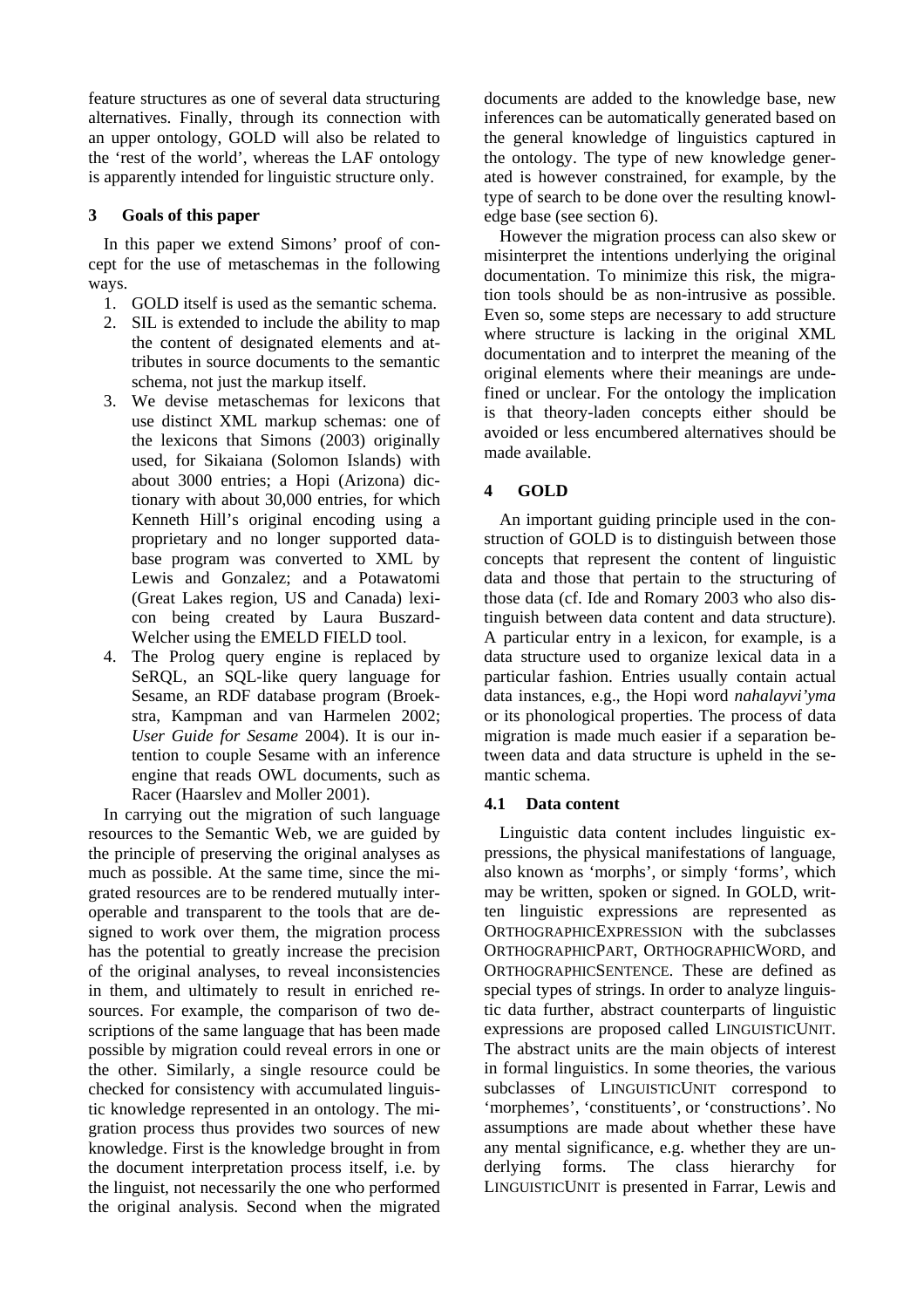Langendoen (2002), and can be viewed in GOLD using Protégé 2.0 [\[protege.stanford.edu](http://protege.stanford.edu/)].

The LINGUISTICUNIT hierarchy is organized according to how its components are realized as forms, and not according to their formal linguistic features, which are theory specific. So, for example, LEXICALUNIT is simply a formal unit that can appear in isolation in its realized form, and not necessarily something that can be a constituent of larger syntactic constructions. The methodology leaves open the question of whether, for example, a SUBLEXICALUNIT can also be a phrasal constituent, as appears to be the case with CLITIC. Yet another alternative would be to organize LINGUISTIC-UNIT according to semantic features, e.g., a SUBLEXICALUNIT would be something which usually represents a grammaticized notion. But, since this varies from language to language, a different taxonomy would be needed for every type of language encountered. To sum up, adhering to strictly formal features necessitates theory-specific taxonomies, while adhering to semantic features leads to language-specific taxonomies. Instead a neutral approach is taken in which LINGUISTICUNIT is organized according to how instances are realized as linguistic expressions.

ORTHOGRAPHICEXPRESSION is related to LIN-GUISTICUNIT by the predicate REALIZES. The particular sort of LINGUISTICUNIT is further defined according to what kinds of attributes it can take. So, a MORPHOSYNTACTICUNIT has attributes of the sort MORPHOSYNTACTICATTRIBUTE. Instances of particular attributes are PASTTENSE, SINGULAR-NUMBER, and PROGRESSIVEASPECT. The class of attributes pertaining to linguistic units parallels other kinds of non-linguistic attributes such as SHAPEATTRIBUTE and PHYSICALSTATE.

There are several varieties of attributes which linguists find useful for language description, including phonological and semantic features. Semantic attributes contrast with morphosyntactic attributes in that the former correspond to the notional characteristics of linguistic form that have some manifestation in the grammar.

#### **4.2 Data structures**

A linguistic data structure is defined as an abstract information container which provides a way to package elements of linguistic data. The two main types of data structures contained in GOLD at the moment are LEXICALITEM and FEATURE-STRUCTURE. Our characterization of LEXICALITEM extends that of Bell and Bird (2000). At a minimum, a LEXICALITEM should contain an instance of LEXICALUNIT or of SUBLEXICALUNIT. Special relations are given in GOLD which pertain only to data structures, e.g., HASLEXICALUNIT relates a LEXICALITEM to a LEXICALUNIT. Instances of LEXICALITEM typically include glosses either in the same language in the case of a monolingual lexicon, or in some other language in the case of a bilingual lexicon. Glosses are simply instances of ORTHOGRAPHICEXPRESSION related to the entry via the relation GLOSS. Entries relate to one another via relations such as SYNONYMOF and ANTONYMOF.

If a LEXICALITEM contains extensive morphological information, we may represent this in the form of a FEATURESTRUCTURE. The FEATURE-STRUCTURE class is part of a more extensive set of data structures known as a FEATURESYSTEM (Langendoen and Simons, 1995; Maxwell, Simons and Hayashi, 2002). A FEATURESPECIFICATION is a data structure that contains a subclass and an instance of MORPHOSYNTACTICATTRIBUTE (i.e. an ordered pair), for example, [TENSE: PASTTENSE]. The implementation of the FEATURESYSTEM construct allows for recursive FEATURESPECIFICA-TIONs in which, for example, a subclass of MORPHOSYNTACTICATTRIBUTE is paired with an instance of FEATURESTRUCTURE.

One criticism that could be raised against the inclusion of data structures in a semantic resource such as GOLD is that they are superfluous. Why not simply leave it up to the source markup to describe the elements of data structure, e.g., in the form of an XML Schema? This is certainly a reasonable criticism, since excluding data structures from GOLD would make the ontological modelling process much simpler. However, they are included because we envision that subsequent applications will need to be able to reason, not only about the data itself, but also about how it is structured. For example, it might be necessary to compare elements of a LEXICALITEM to that of FEATURESTRUCTURE. This is actually an essential step in achieving the vision of the Semantic Web, namely, constraining the source data in such a way as to preserve structure where structure is defined and to enrich structure where structure is left unspecified.

#### **5 Semantic Interpretation Language**

The Semantic Interpretation Language (SIL) was originally created to define the meaning of the elements and attributes declared in an XML markup schema, as well as the relationships between them. An SIL *metaschema* is an XML document that formally maps the elements and attributes of an XML encoded resource to concepts in an OWL ontology or an RDF Schema. Furthermore, the metaschema formally interprets the original markup *structure* by declaring what the dominance and linking relations in the XML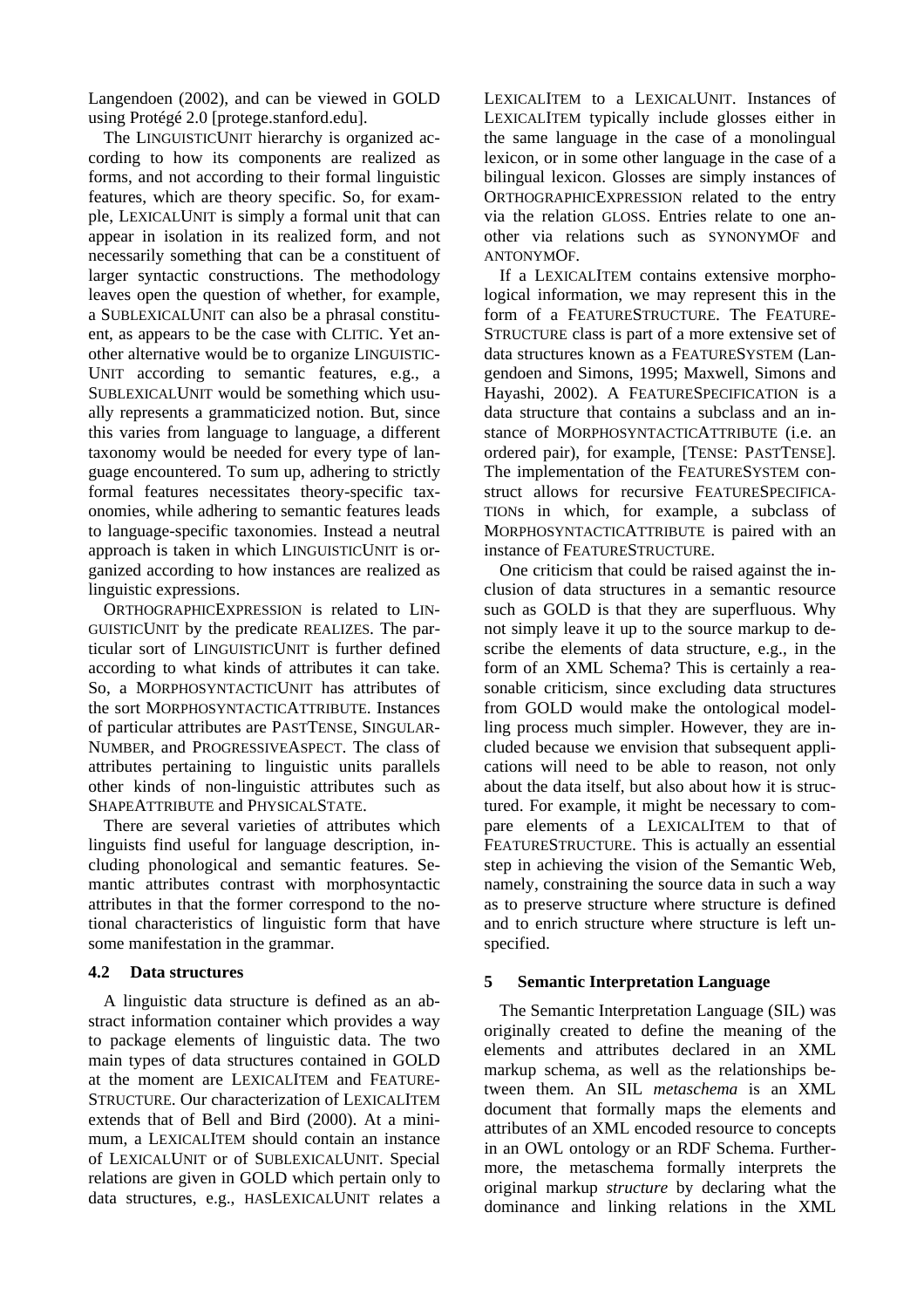document structure represent. For example, consider the extract from the Hopi lexicon shown in [Figure 1.](#page-4-0)

The dominance relation between the elements <MSI> (for 'morphosyntactic information') and <POS> (for 'part of speech') in the original XML is implicitly something like 'has'. This can be made more explicit by mapping it to HAS-MORPHOSYNTACTICPROPERTY, a formally defined relation in the ontology. This relation is formally defined in the ontology by specifying its *signature*, i.e. what kinds of arguments it can take. Thus, a better defined, more exact, relationship between elements of markup is achieved.

```
<Lexeme id="L3"> 
  <Headword>naheva</Headword> 
 <MSI><POS><Feature name = "type">vt 
         </Feature> 
  </POS>
```
<span id="page-4-0"></span>Figure 1. Extract from Hopi Lexicon

SIL has been extended to formalize the resolution of *content* in addition to markup*.* For example, the semantics of the gram vt in the XML structure <POS>vt</POS> can be specified via a mapping to the ontology as an instance of VERB-TRANSITIVE, in addition to defining the semantics of the POS element itself.

An SIL metaschema, as described in detail in Simons (2004), is an XML document built from metaschema *directives*, which are essentially processing instructions expressed as XML elements. Directives like resource, property, literal and translate generate elements of the resulting semantic interpretation. Part of the SIL DTD is shown in [Figure 2.](#page-4-1)

- <!ELEMENT metaschema (namespace+,  $(interpret | ignore)$ +)>
- <!ELEMENT namespace (#PCDATA)>
- <!ATTLIST namespace prefix CDATA #REQUIRED>
- <!ELEMENT interpret (resource | translate | property | literal)\*>
- <!ATTLIST interpret markup CDATA #REQUIRED>
- <!ELEMENT resource (property | translate | literal | embed)\*>
- <!ATTLIST resource concept CDATA #REQUIRED>
- <!ELEMENT property (resource | resourceRef | embed)>
- <!ATTLIST property concept CDATA #REQUIRED>
- <!ELEMENT translate EMPTY>
- <!ATTLIST translate concept CDATA #REQUIRED mapping CDATA #REQUIRED>

<span id="page-4-1"></span>

The interpret directive performs the primary mapping function from markup elements of the input resource to the enriched output, as demonstrated in [Figure 3.](#page-4-2) The tag <form> is interpreted as a LINGUISTICFORM, specifically as an ORTHOGRAPHICREPRESENTATION of that form.

```
Input document: 
<form>ahali</form> 
Metaschema directive: 
<interpret markup="form"> 
    <property concept = 
       "gold:form"> 
    <resource concept = 
      "gold:LinguisticForm"> 
      <literal concept = 
          "gold:orthographicRepre
         sentation"/> 
    </resource> 
  </property> 
</interpret> 
Interpretation (output): 
<gold:form> 
   <gold:LinguisticForm> 
     <gold:orthographicRepresen
     tation>ahali 
     </gold:orthographicRepresen
```

```
</gold:LinguisticForm> 
</gold:form>
```
tation>

<span id="page-4-2"></span>Figure 3. Example interpretation of an element

Of primary importance to the interpretation of content is the *translate* directive, as shown in [Figure 4.](#page-5-1) In this example, the tag <Feature name="type">, embedded within <POS>, is interpreted as referencing a morphosyntactic property, the value of which is content interpretable by the *terminology set* identified by the reference Hopi/Hopi\_pos\_mapping.xml. A terminology set contains a simple mapping between terms used in the source document and the names of the equivalent concepts in the ontology. SIL can handle both one-to-one terminology mappings (e.g., mapping from the tag vt to the concept VERB-TRANSITIVE) as well as one-to-many mappings (e.g. mapping from 1sg to a property bundle of FIRSTPERSON and SINGULARNUMBER).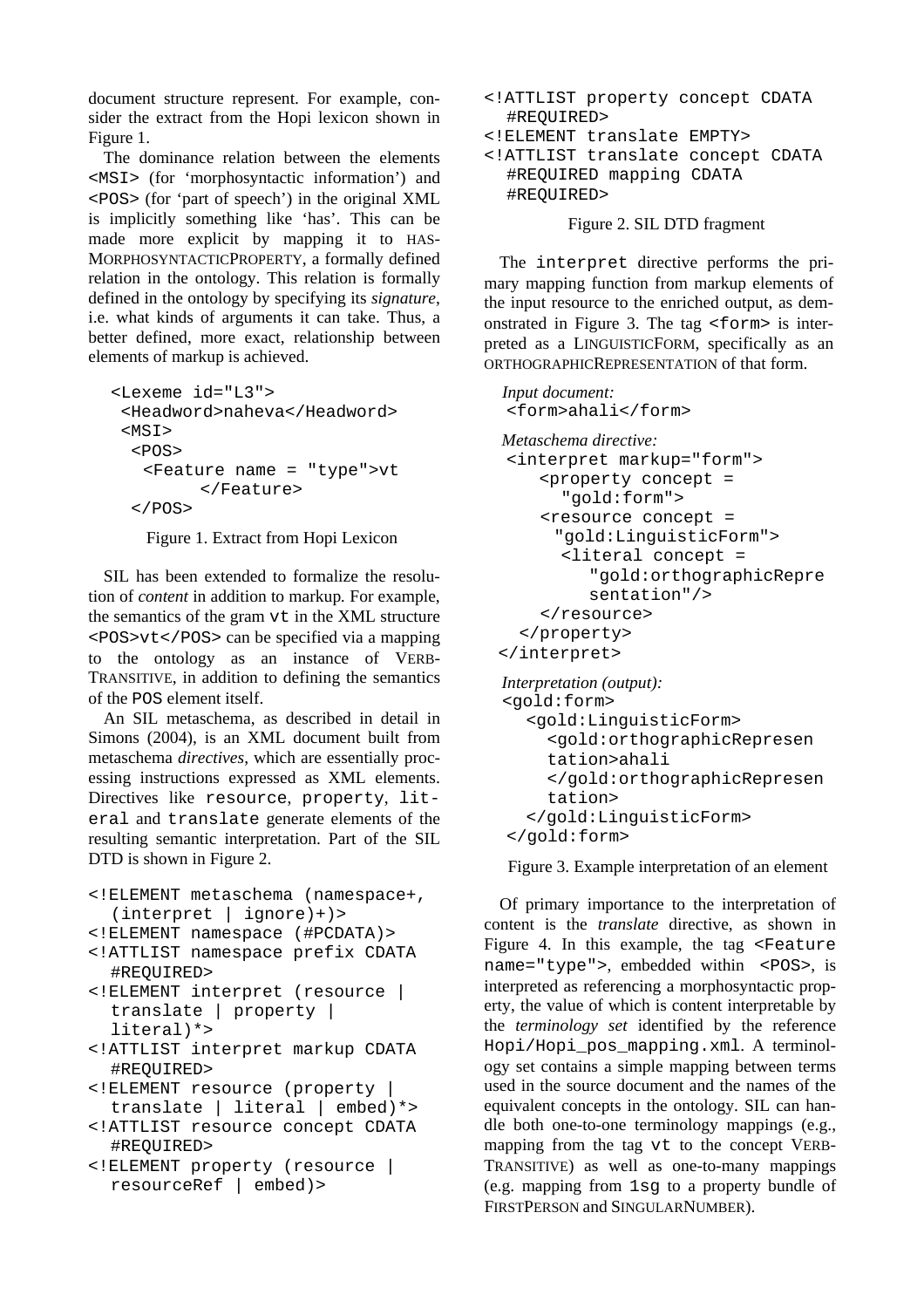```
Input document: 
<POS><Feature name = "type">vt 
      </Feature> 
</POS>
Metaschema directive: 
<interpret markup = "POS/ 
  Feature[@name='type']">
```

```
<translate concept = 
  "gold:property" mapping = 
  "Hopi/Hopi_pos_mapping.xml"/> 
</interpret>
```

```
Interpretation (output): 
<gold:property rdf:resource = 
"emeld.org/gold#VerbTransitive"/>
```
<span id="page-5-1"></span>Figure 4. Example interpretation of content

SIL is designed to allow interoperability between resources by mapping the different structures and content of markup in the source documents onto the same set of ontological concepts. This is demonstrated by comparing the transformed output for Hopi shown in [Figure 4](#page-5-1) with the transformed output for Sikaiana in [Figure 5.](#page-5-2) Note that the inputs are different but the outputs are the same.

```
Input document: 
<pos>Verbt</pos> 
Metaschema directive: 
<interpret markup="pos"> 
<translate concept = 
    "gold:property" mapping = 
    "SKY/SKY_pos_mapping.xml"/> 
</interpret>
```
*Interpretation (output):*  <gold:property rdf:resource = "emeld.org/gold#VerbTransitive"/>

<span id="page-5-2"></span>Figure 5. Transformed Sikaiana <pos>

The SIL only guarantees interoperability when comparable semantic resources are employed in the mapping. If an entire group relies on a common semantic schema, e.g. GOLD, a 'community of practice' is formed. This in turn facilitates *intelligent search* across converted resources.

Currently, writing an SIL metaschema is done entirely by hand. We are in the process, however, of developing two tools to automate the process. The first tool will allow the user to define the relationship between the terminology used within a resource with relevant GOLD concepts. The second tool will define the structural mapping relationship between the resource and a given metastructure. The first tool, named Alchemy, presents the user with a drag-and-drop interface in which the user defines the terms used within her resource by associating them with one or more GOLD concepts. The relationship between any given term and relevant GOLD concepts can be complex, with one-to-one or one-to-many relationships being allowed, and the relationships themselves can be of any of a number of types: SameAs, KindOf, etc. We are in the process of building this tool, embedded within an systems developer toolkit accompanying GOLD.

The second as of yet unnamed tool is still in the early design stages. This tool will allow the user to first define the type of resource she is converting (lexicon, interlinear text, grammar, etc.), and will then lead her through a series of questions that define the structure by associating it with a meta-type definition for the particular resource type. The tool will require a precise and well-defined 'semantics of linguistic structure', a conceptual space of linguistic structural types that will be included in GOLD, but is still in the process of being defined. The final output of this tool, in association with an Alchemy-defined terminology set, will be an SIL metaschema.

# <span id="page-5-0"></span>**6 Querying Resources**

In this section, we discuss the general issue of searching over linguistic descriptions on the Web, and the current state of our effort to do so using SeRQL (see section [3](#page-2-0) item [4\)](#page-2-1) over the RDF repositories for Sikaiana, Hopi and Potawatomi generated by the metaschemas from their XML-encoded lexicons.

### **6.1 Dimensions of search over linguistic descriptions**

As mentioned in section [1](#page-0-0) above, one of the most compelling reasons to migrate XML documentation to a semantically interoperable format is to enable *intelligent search*. For the linguistics community, we envision several parameters of search over semantically interoperable linguistic documentation. Search may be performed according to:

- level of analysis (phonetic, morphosyntactic, discourse)
- typological dimension (including language type)
- intent of search (for exploring some particular language, or for language comparison)
- kind of results desired (which data structure to return)

Search also varies according to degree of difficulty, that is, whether search requires the assistance of an inferencing engine or not. *Direct*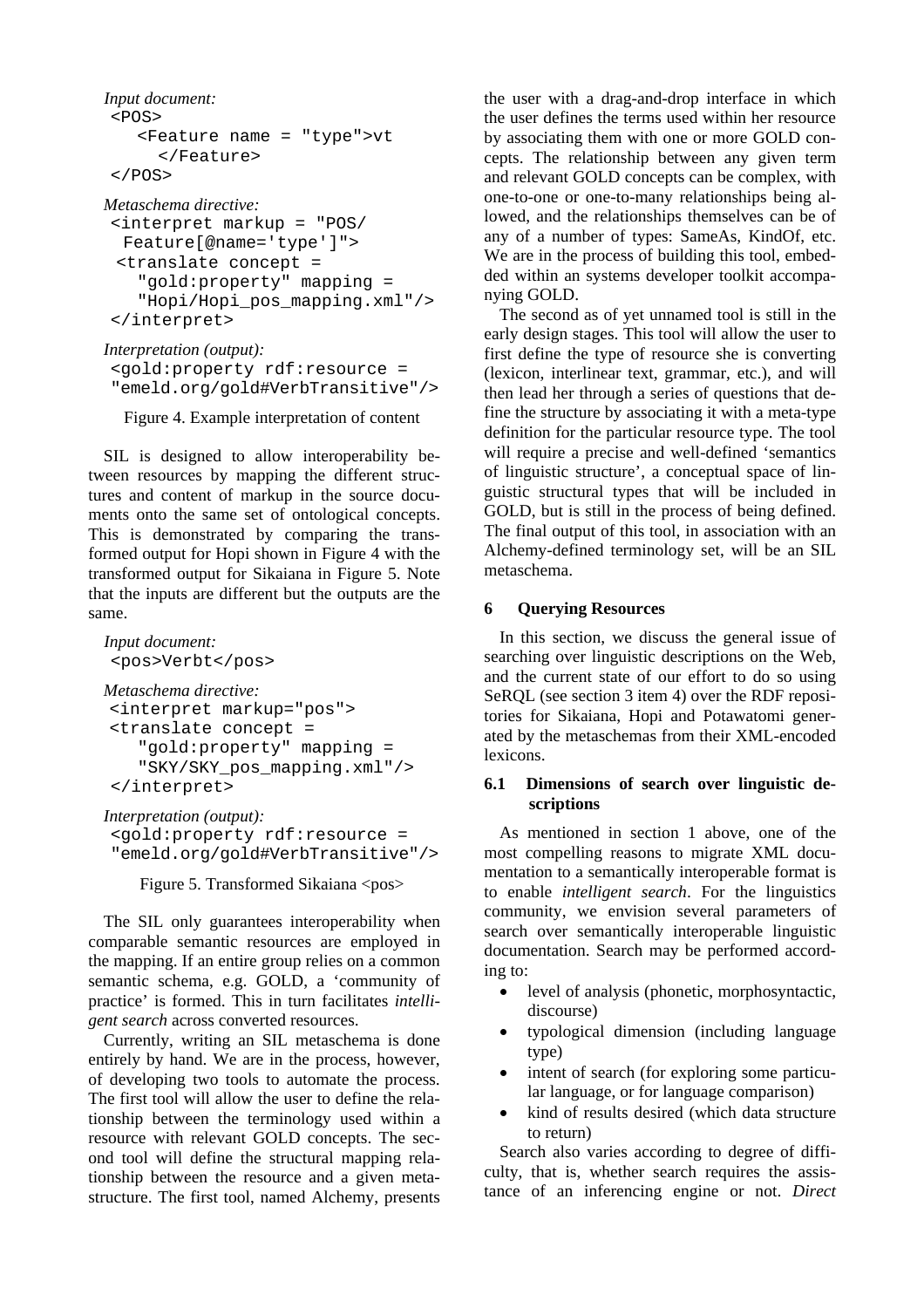*search* is defined as search over explicitly represented data, i.e. instance data in the knowledge space. This includes the simple string matching of conventional search engines. But since the search will be carried out using the enriched RDF framework, direct search is not limited to string matching in the original XML. An example of direct search is to find all data that includes a reference to instances of some grammatical category (e.g., PASTTENSE). Boolean searching with direct search is also possible, e.g., searching for cases of portmanteau morphemes, expressed in our framework as two or more MORPHOSYNTACTICATTRIBUTES associated with some LINGUISTICUNIT.

*Indirect search* goes beyond direct search by making use of inferences based on the structuring of the concepts in an ontology. For example the concept of PLURALNUMBER means 'two or more', the concept of DUALNUMBER means 'exactly two', and the concept of MULTALNUMBER means 'three or more'. A direct search for PLURALNUMBER will miss those instances represented as DUALNUMBER and MULTALNUMBER, whereas an indirect search will find them.

### **6.2 Some SeRQL queries**

In [Figure 6,](#page-6-0) we give the SeRQL query (omitting using namespace) for the orthographic forms for all the lexical items specified as having the GOLD concept PROGRESSIVEASPECT in the three lexicons. This query returned 1135 results, all from Hopi.

```
select distinct R 
from {LI} <gold:meaning> {} 
   <gold:grammar> {} 
   <gold:property> 
   {<gold:ProgressiveAspect>}, 
{LI} <qold:form> { }<gold:orthographicRepresenta
   tion> {R} 
       Figure 6. SeRQL query for
```

```
PROGRESSIVEASPECT forms
```
Next, the query in [Figure 7](#page-6-1) returns all the grammatical properties of lexical items categorized as NOUNs in each of the lexicons. There were 21 results from Hopi, 3 from Sikaiana and 6 from Potawatomi; an example for each language is given in Figure 8. The fact that certain items categorized as NOUNs in Sikaiana are also categorized as VERBs indicates that those items have both classifications. In Figure 9, we give the SeRQL query for all such items; 61 results were obtained.

```
select distinct P, LC 
from \{LI\} < \{qold: \text{meaning} > \{\}<gold:grammar> {MSI} 
  <gold:property> 
  \{ <gold: Noun>\};
<gold:property> {P}, 
{LI} <gold:languageCode> {LC} 
where P != <gold:Noun>
```
<span id="page-6-1"></span>Figure 7. SeRQL query for attributes of NOUNs

Hopi: AUGMENTATIVE Sikaiana: VERB Potawatomi: INANIMATE

Figure 8. Sample results of query in [Figure 7](#page-6-1) 

```
select distinct LI 
from {LI} <gold:meaning> {} 
   <gold:grammar> {} 
   <gold:property> {<gold:Noun>}; 
   <gold:property> {<gold:Verb>} 
   Figure 9. SeRQL query for all lexical items
```
marked as both NOUN and VERB

Finally in [Figure 10,](#page-6-2) we give a query used to find the parts of speech that are common to entries in the Hopi and Sikaiana lexicons. Four results were returned, NOUN, VERB, ADJECTIVE and NUMERAL.

```
select distinct P 
  from {LI} <gold:meaning> {} 
     <gold:grammar> {} 
     <gold:property> {P}, 
   {LI2} <gold:meaning> \{\}<gold:grammar> {} 
     <gold:property> {P}, 
   {LI} <gold:languageCode> {LC}, 
  {LI2} <gold:languageCode> 
     {LC2}where LC = "HOP" AND LC2 = "SKY"
```
<span id="page-6-2"></span>Figure 10. SeRQL query for common parts of speech in two lexicons

More complex queries that take advantage of the structure of the ontology are also possible, for example to find all the verbs in the lexicons regardless of whether they have been tagged as transitive verbs, intransitive verbs, or simply as verbs. With further development of the method described here, much more elaborate queries over much larger linguistic data repositories will be possible. This result, we hope, will encourage much more widespread distribution of language resources on the Web and the creation of a large community of practice that uses those resources for research, teaching, and language revitalization efforts.